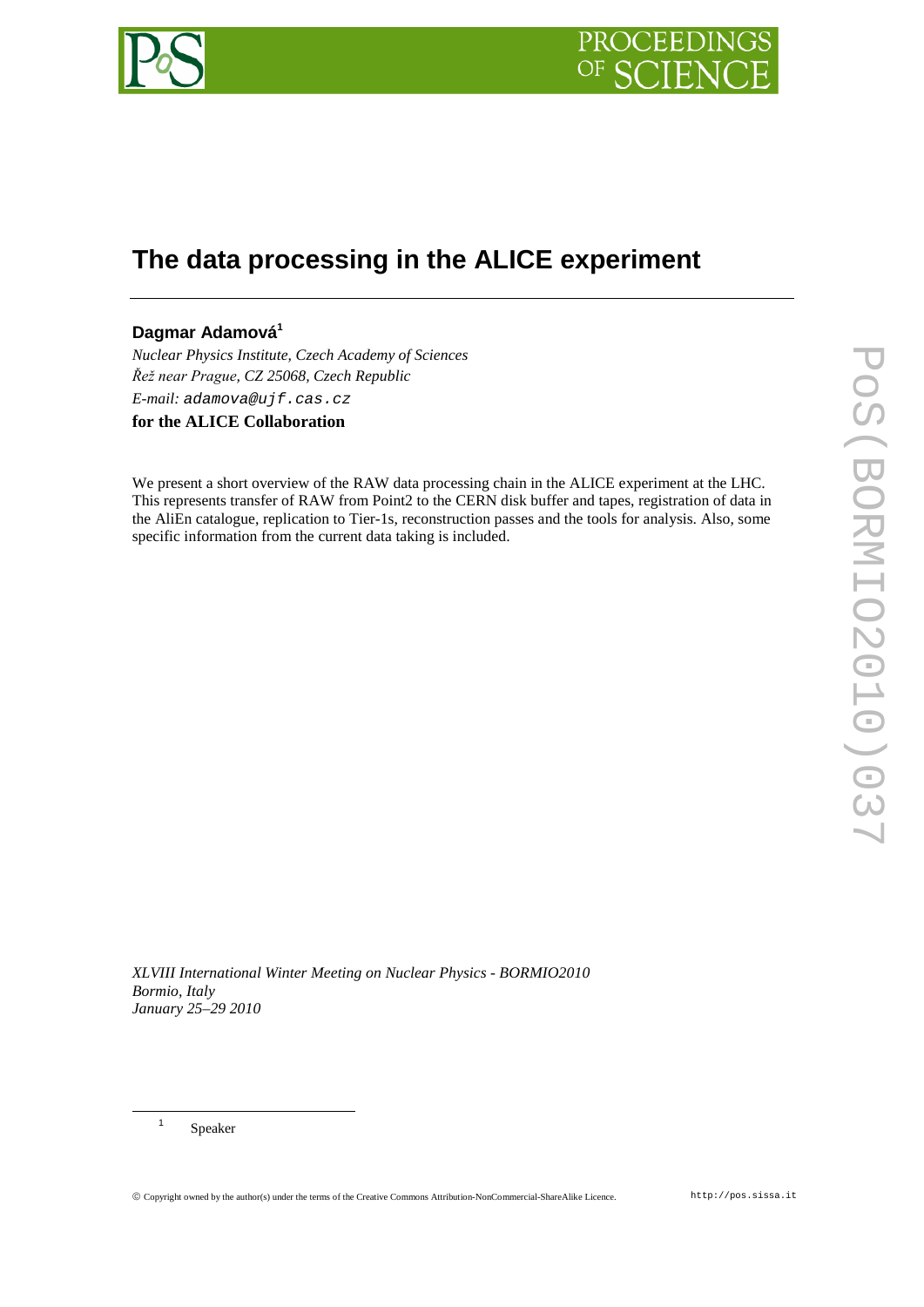# **1.Introduction**

The ALICE experiment is a dedicated heavy-ion (HI) experiment at the CERN LHC [1] and will take data with a bandwidth of up to 1.25 GB/s (during the HI data taking). It also has its proton-proton (pp) physics program and has been and will be taking pp data, with a bandwidth of up to 500 MB/s. According to the LHC and experiments planning, for one Standard Data Taking Year (STDY) it is foreseen 7 months of pp running, 1 month of HI running and 4 months for a technical stop, for maintenance and upgrades. Altogether, the LHC experiments should be prepared to process data of the order of PetaBytes/SDTY.

To store, process and provide access to such enormous volumes of data, the LHC Computing Grid (LCG) [2] has been built. In addition, each of the LHC experiments including ALICE has developed its own distributed computing infrastructure, a Grid system, which in the case of ALICE is ALIce grid ENvironment (AliEn) [3].

In this paper, we will describe the system of data processing in the ALICE experiment. As an illustration of the performance of the described system, we will mention some results from the processing of data from the first pp collisions at the LHC as observed by ALICE.

# **2. Data Processing chain**

ALICE consists of 18 subdetectors that interact with 5 online systems. During data taking, the data is read out by the Data Acquisition (DAQ) system as raw data streams produced by the subdetectors, and is moved and stored over several media. On this way, the raw data is formatted, the events are built, the data is objectified in the ROOT [4] format and then recorded on a local disk. The disk buffer at the ALICE experimental area (called Point2) is operated by DAQ and this storage is only intermediate: the final destination of the collected raw data is the CERN Advanced STORage system (CASTOR) [5], the permanent data storage (PDS) at the CERN Computing center.

From the intermediate storage at Point2, the raw data is transferred to the disk buffer adjacent to CASTOR at CERN [see Fig.1]. The transfer rates are up to 500MB/s for the pp data taking period and up to 1.25GB/s for the HI data taking period. To overcome possible catastrophic situations like failures of the liaison between DAQ system and CASTOR or of the CASTOR itself, the ALICE on-site disk buffer size is sufficient to store an entire LHC spill of data [6]. After the migration of raw data to CERN, the data is registered in the AliEn catalogue. Not all the data transferred to CERN is copied to tapes of the CERN PDS, this happens automatically only for the data recorded during so called PHYSICS runs. There are over 90 types of runs [7] in ALICE, absolute majority of which are STANDALONE runs. The PHYSICS runs represent the global partition, when several subdetectors are taking data simultaneously. The data from other types of runs stay on the disk buffer for some time and can in principle be reconstructed and analyzed. Unfortunately, ALICE is lacking storage resources in general and tapes in the CERN PDS in particular and not all the data interesting for detectors can be stored on tapes. After the registration in AliEn, the raw data from PHYSICS runs is automatically queued for the Pass1 reconstruction which is performed at CERN (Tier-0 center in the ALICE Grid system [8]). The reconstruction is launched after the run has been processed by the Shuttle (see later in the text) and the migration of raw data to the CASTOR buffer has been completed. To optimize the processing of raw data, the data is split into parts of approximately same size called "data chunks" which are processed separately and in parallel. This makes the processing of data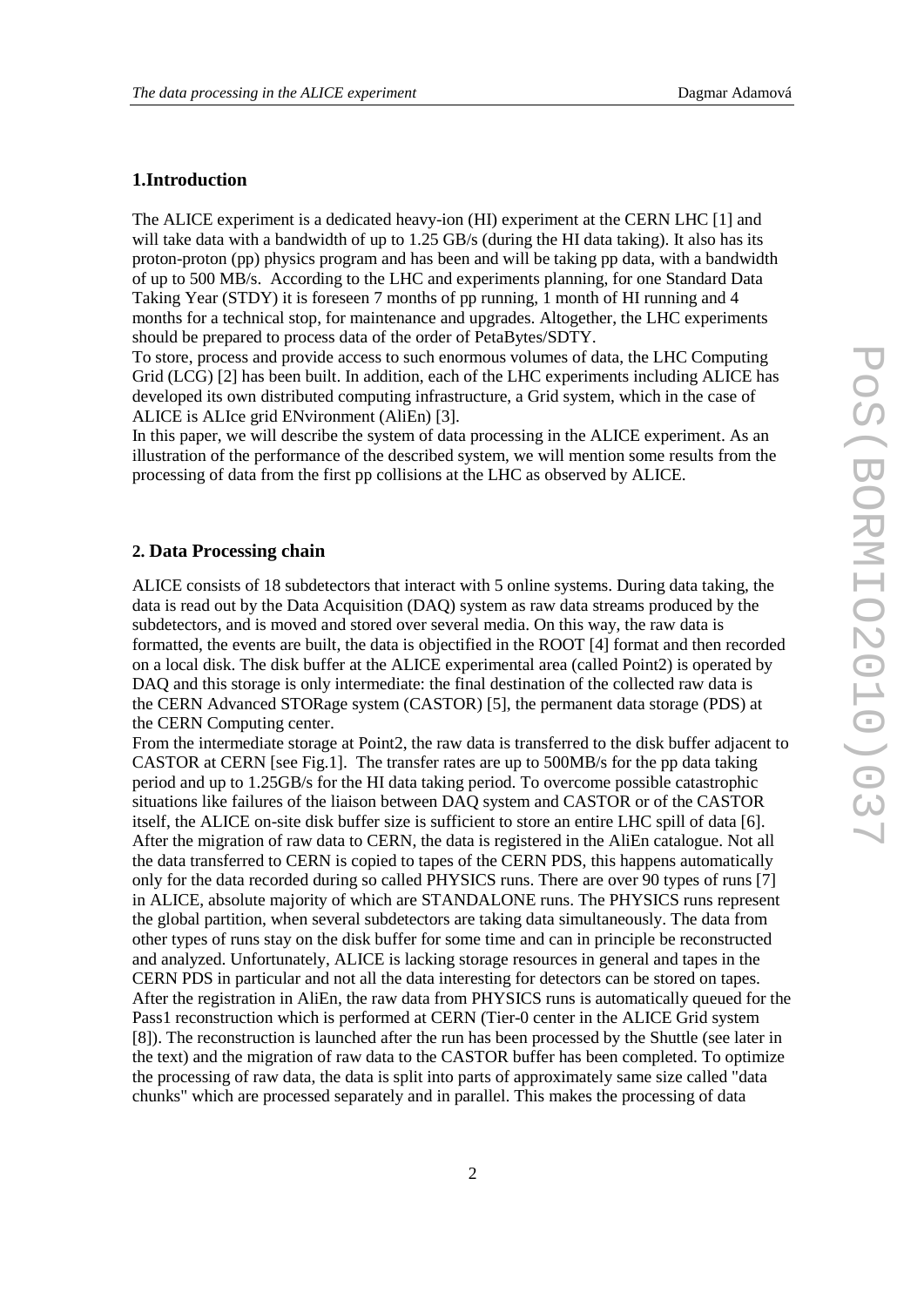distinctly faster and more efficient. The size of chunks depends on parameters of the processed run.

The raw data from other types of runs can be reconstructed on a request. The automatic reconstruction is typically completed within a couple of hours after the end of the run (EOR). The output files from the reconstruction are registered in AliEn and are available on the Grid for further processing.



Figure 1. The data processing chain



Figure 2. The schema of the SHUTTLE

All the raw data files stored in the CERN PDS are automatically replicated to remote Tier-1 [8] centers.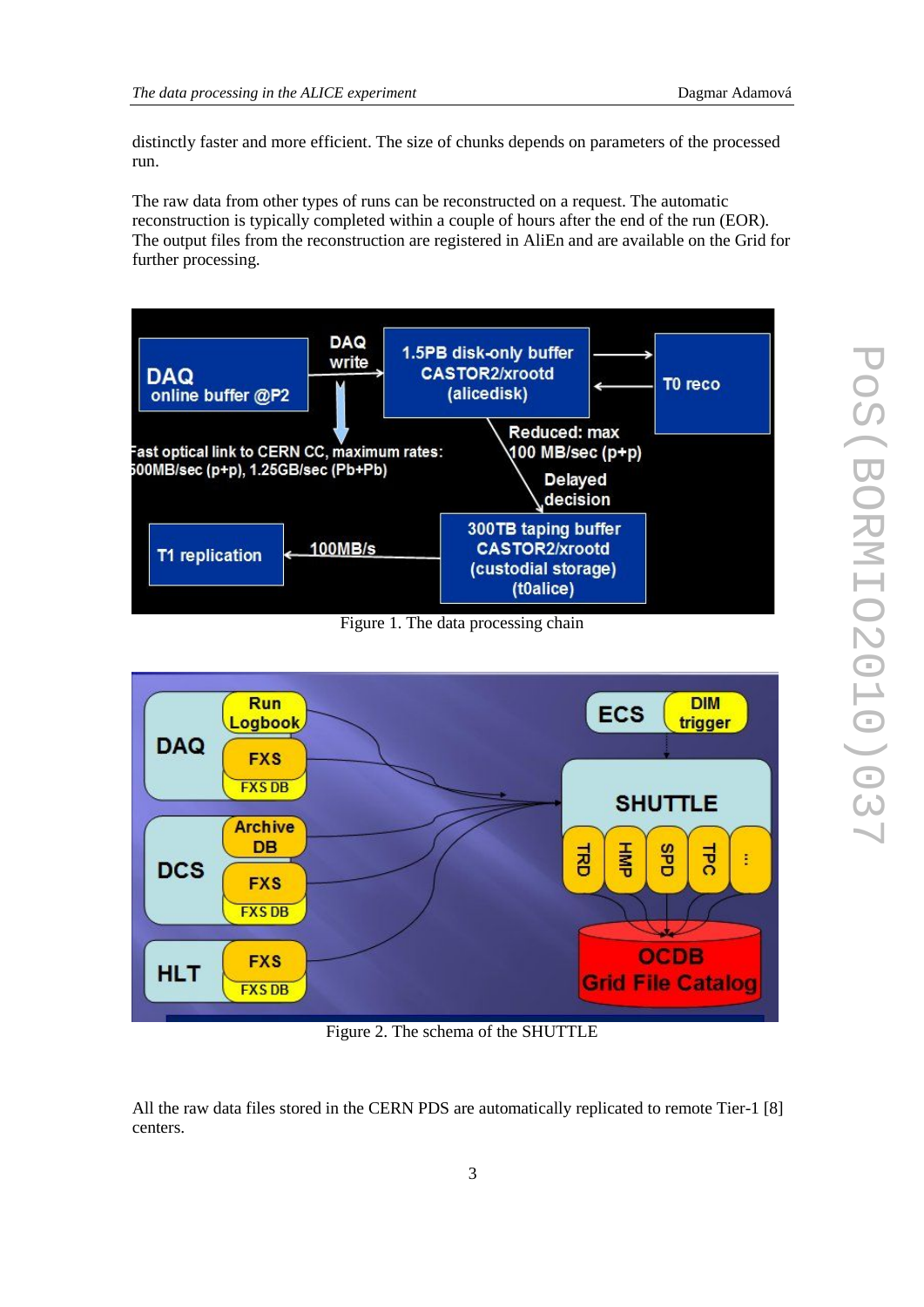# **3. SHUTTLE**

During data-taking, the subdetectors also produce conditions data which is information about the detector status and environmental variables. This data must be available from the beginning of the reconstruction. For a good performance of the conditions data gathering, in ALICE this data is extracted during data-taking using a software framework named Shuttle [9], see Figure 2. It collects data produced by online systems, feeds this data into detector specific procedures called pre-processors, which run on machines in the DAQ system and produce the conditions data objects, then converts the output into ROOT format and stores the output in the Grid Offline Conditions Data Base (OCDB). The Shuttle is launched automatically after the EOR and processes particular run types, mostly PHYSICS runs. Only the runs processed by the Shuttle can be reconstructed.

### **4. Monitoring and Information System**

All the stages of the data processing chain described above are extensively monitored using a Java-based monitoring and control framework called MonALISA [10]. In general, the complexity of the ALICE Computing Grid infrastructure requires permanent control and management of an extensive set of services, which is performed using automated agents. An example of one of the ALICE MonALISA monitoring pages is shown on Figure 3. It shows a part of the table with information about the status of the processing of raw data taken by ALICE during the first pp collisions at the LHC in November/December 2009. You can find a very complete information here including:

| Run<br><b>Chunks</b><br>number |                   | <b>Events</b> |           | <b>AliEn job</b> |  | OA | <b>Software versions</b> |                         | <b>Partition Pass</b> |  | <b>Output dir</b>                                            | <b>Comment</b> |
|--------------------------------|-------------------|---------------|-----------|------------------|--|----|--------------------------|-------------------------|-----------------------|--|--------------------------------------------------------------|----------------|
| 田                              | OK/All            | $\frac{9}{6}$ | (reco)    | Job ID Err       |  |    | <b>ROOT</b>              | <b>ALIROOT</b>          |                       |  |                                                              |                |
| 104792                         | 18 / 18 100%      |               |           | 74,378 39299982  |  |    |                          | v5-25-04-1 v4-17-Rev-24 | LHC09d                |  | 2 /alice/data/2009/LHC09d/000104792/ESDs/pass2/ 900 GeV, - 0 |                |
| 104618                         |                   | $3/3$ 100%    |           | 1,629 39299983   |  |    |                          | v5-25-04-1 v4-17-Rev-24 | LHC09d                |  | 2 /alice/data/2009/LHC09d/000104618/ESDs/pass2/ 900 GeV, 0 0 |                |
| 104439                         |                   | $3/3$ 100%    |           | 14,207 39261499  |  |    |                          | v5-25-04-1 v4-17-Rev-24 | LHC09d                |  | 2 /alice/data/2009/LHC09d/000104439/ESDs/pass2/ 900 GeV, - 0 |                |
| 104321                         | 13 / 13 100%      |               |           | 88,208 39261500  |  |    |                          | v5-25-04-1 v4-17-Rev-24 | LHC09d                |  | 2 /alice/data/2009/LHC09d/000104321/ESDs/pass2/ 900 GeV, - 0 |                |
| 104320                         |                   | 3/3 100%      |           | 2,395 39261527   |  |    |                          | v5-25-04-1 v4-17-Rev-24 | LHC09d                |  | 2 /alice/data/2009/LHC09d/000104320/ESDs/pass2/ 900 GeV, - 0 |                |
| 104316                         |                   | $3/3$ 100%    |           | 7,231 39300007   |  |    |                          | v5-25-04-1 v4-17-Rev-24 | LHC09d                |  | 2 /alice/data/2009/LHC09d/000104316/ESDs/pass2/ 900 GeV, - 0 |                |
| 104315                         |                   | $3/3$ 100%    |           | 6,398 39261533   |  |    |                          | v5-25-04-1 v4-17-Rev-24 | LHC09d                |  | 2 /alice/data/2009/LHC09d/000104315/ESDs/pass2/ 900 GeV, - 0 |                |
| 104160                         |                   | $3/3$ 100%    |           | $9,161$ 39261536 |  |    |                          | v5-25-04-1 v4-17-Rev-24 | LHC09d                |  | 2 /alice/data/2009/LHC09d/000104160/ESDs/pass2/ 900 GeV, ++  |                |
| 104159                         |                   | $3/3$ 100%    |           | 1,854 39261537   |  |    |                          | v5-25-04-1 v4-17-Rev-24 | LHC09d                |  | 2 /alice/data/2009/LHC09d/000104159/ESDs/pass2/ 900 GeV, ++  |                |
| 104157                         |                   | 3/3 100%      |           | 11,990 39261547  |  |    |                          | v5-25-04-1 v4-17-Rev-24 | LHC09d                |  | 2 /alice/data/2009/LHC09d/000104157/ESDs/pass2/ 900 GeV, ++  |                |
| 104155                         |                   | $3/3$ 100%    |           | 5,637 39300026   |  |    |                          | v5-25-04-1 v4-17-Rev-24 | LHC09d                |  | 2 /alice/data/2009/LHC09d/000104155/ESDs/pass2/ 900 GeV, ++  |                |
| 104083                         |                   | $3/3$ 100%    |           | 749 39261549     |  |    |                          | v5-25-04-1 v4-17-Rev-24 | LHC09d                |  | 2 /alice/data/2009/LHC09d/000104083/ESDs/pass2/ 900 GeV, ++  |                |
| 104080                         |                   | 3/3 100%      |           | 616 39261560     |  |    |                          | v5-25-04-1 v4-17-Rev-24 | LHC09d                |  | 2 /alice/data/2009/LHC09d/000104080/ESDs/pass2/ 900 GeV, ++  |                |
| 104073                         |                   | $3/3$ 100%    |           | 911 39261559     |  |    |                          | v5-25-04-1 v4-17-Rev-24 | LHC09d                |  | 2 /alice/data/2009/LHC09d/000104073/ESDs/pass2/ 900 GeV, ++  |                |
| 104070                         |                   | $2/2$ 100%    |           | $1,921$ 39261561 |  |    |                          | v5-25-04-1 v4-17-Rev-24 | LHC09d                |  | 2 /alice/data/2009/LHC09d/000104070/ESDs/pass2/ 900 GeV, ++  |                |
| 104068                         |                   | 3/3 100%      |           | 1,615 39300027 ₩ |  |    |                          | v5-25-04-1 v4-17-Rev-24 | LHC09d                |  | 2 /alice/data/2009/LHC09d/000104068/ESDs/pass2/ 900 GeV, ++  |                |
| 104065                         |                   | $3/3$ 100%    |           | 8,387 39261572   |  |    |                          | v5-25-04-1 v4-17-Rev-24 | LHC09d                |  | 2 /alice/data/2009/LHC09d/000104065/ESDs/pass2/ 900 GeV, ++  |                |
| 104044                         |                   | $3/3$ 100%    |           | 5,676 39261579   |  |    |                          | v5-25-04-1 v4-17-Rev-24 | LHC09d                |  | 2 /alice/data/2009/LHC09d/000104044/ESDs/pass2/ 900 GeV, ++  |                |
|                                | TOTAL 394/402 98% |               | 1,024,058 | 43 jobs err      |  |    |                          |                         |                       |  |                                                              |                |

Figure 3. Monitoring with MonALISA: Raw data reconstruction status

- number of each processed run
- number of processed data chunks
- percentage of successfully reconstructed data
- number of reconstructed events
- reconstruction job ID

- specification of software packages used for the reconstruction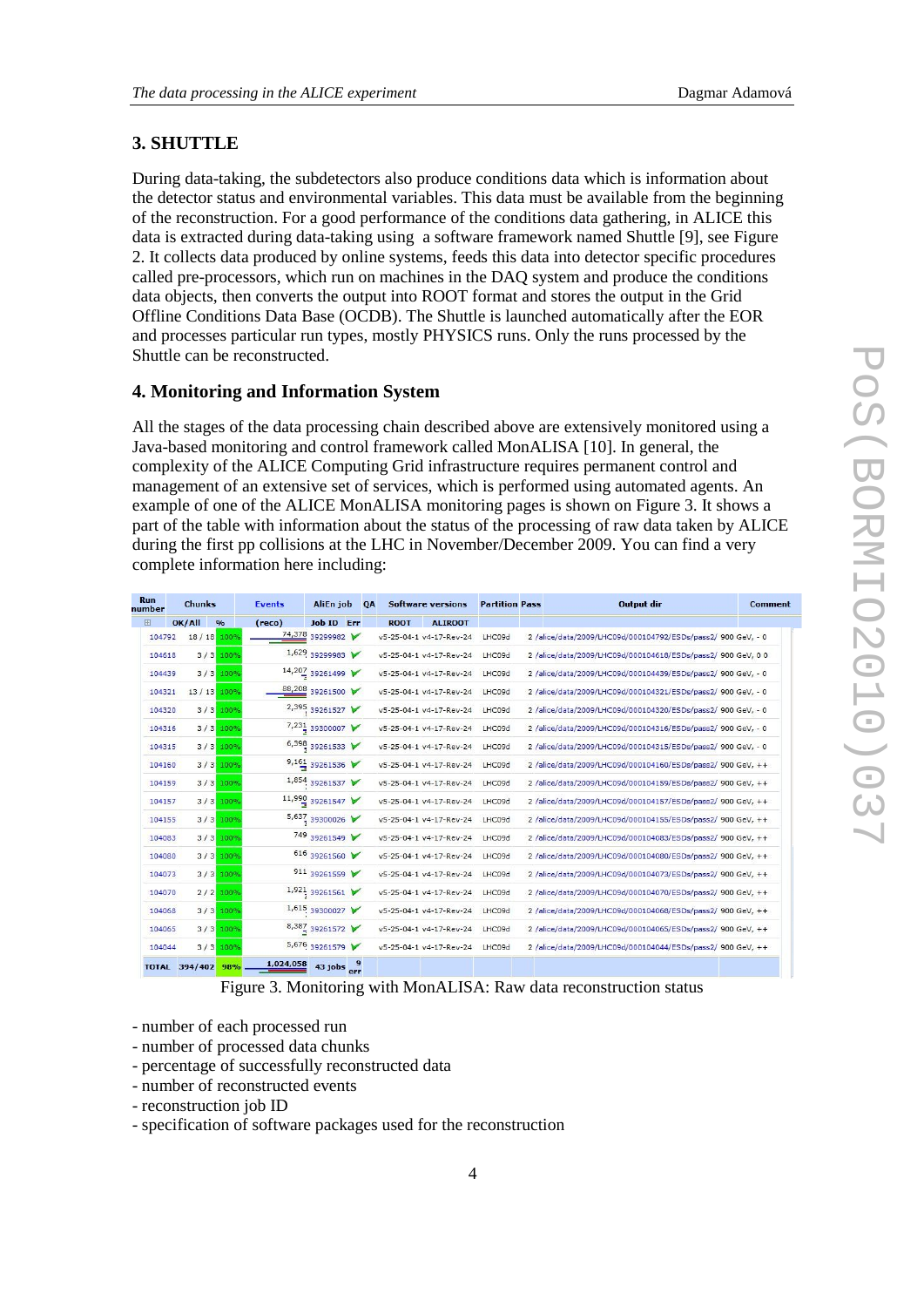- production partition

- path in the AliEn catalogue where the output files from this processing can be found

The additional features of this display include the link to the complete information about each run as recorded in the DAQ Electronic logbook (when clicking on the run number) or the link to the information about the progress of the reconstruction (when clicking on the job ID) and also the possibility to browse the output files inventory (when clicking on the AliEn path).

# **5.Concluding remarks**

Starting on November 23rd 2009, the LHC has been delivering stable proton beams and pp collisions, in 2009 at the  $\sqrt{s}$ =900 GeV and since March 30st 2010 at  $\sqrt{s}$ =7 TeV. The ALICE data processing chain has been performing excellently during both mentioned periods, delivering the reconstructed data for the further analysis immediately after the runs were finished. This contributed to a remarkable activity of the ALICE experiment:

After the very first collisions in ALICE on November 23rd 2009, the first 284 events of pp collisions at  $\sqrt{s}$ =900 GeV were immediately successfully reconstructed and meticulously analyzed with such enormous effort that in 5 days after the data was recorded, the paper with the Physics results was written and another 3 days later it was accepted for publication in the European Journal of Physics C [11]. It was the first ever published paper with Physics results from collisions at the LHC.

This fast progress in delivering the Physics results would of course be unthinkable without a steady work on the ALICE software framework for reconstruction, simulation and analysis of the data, AliRoot [12]. For understanding and improvement of the AliRoot performance, as well as for understanding the behavior of the ALICE detectors, the fast feedback given by the offline reconstruction is essential.

Currently (second week of April 2010), a draft of the ALICE paper on the charged particle multiplicity measurement in pp collisions at  $\sqrt{s}$ =7 TeV is to appear in a couple of days. It represents processing and analysis of 12.5 mil. of events with the total size of raw data of about 6TB within 2 weeks. This fast progress, similar to the processing of the data from the 900 GeV pp collisions, illustrates the excellent functioning of the ALICE Offline framework and infrastructure, in these first months of the LHC operations.

#### **Acknowledgements**

I highly appreciate the critical reading and help with the manuscript by Latchezar Betev (CERN). The work was supported by the MSMT CR contracts No. 1P04LA211 and LC 07048.

# **References**

- [1] ALICE Collaboration: *ALICE: Physics Performance Report, Volume I.*, *J. Phys.* **G30** (2004) 1517; *Volume II., J. Phys.* **G32** (2006) 1295.
- [2] *LHC Computing Grid: Technical Design Report*, http://lcg.web.cern.ch/LCG/tdr/
- [3] P. Saiz et al., *AliEn ALICE environment on the GRID, Nucl. Instrum. Meth*. **A502** (2003) 437; http://alien.cern.ch/twiki/bin/view/AliEn/Home
- [4] R. Brun and F. Rademakers, *ROOT: An object oriented data analysis framework, Nucl. Instrum. Meth.* **A389** (1997) 81; http://root.cern.ch